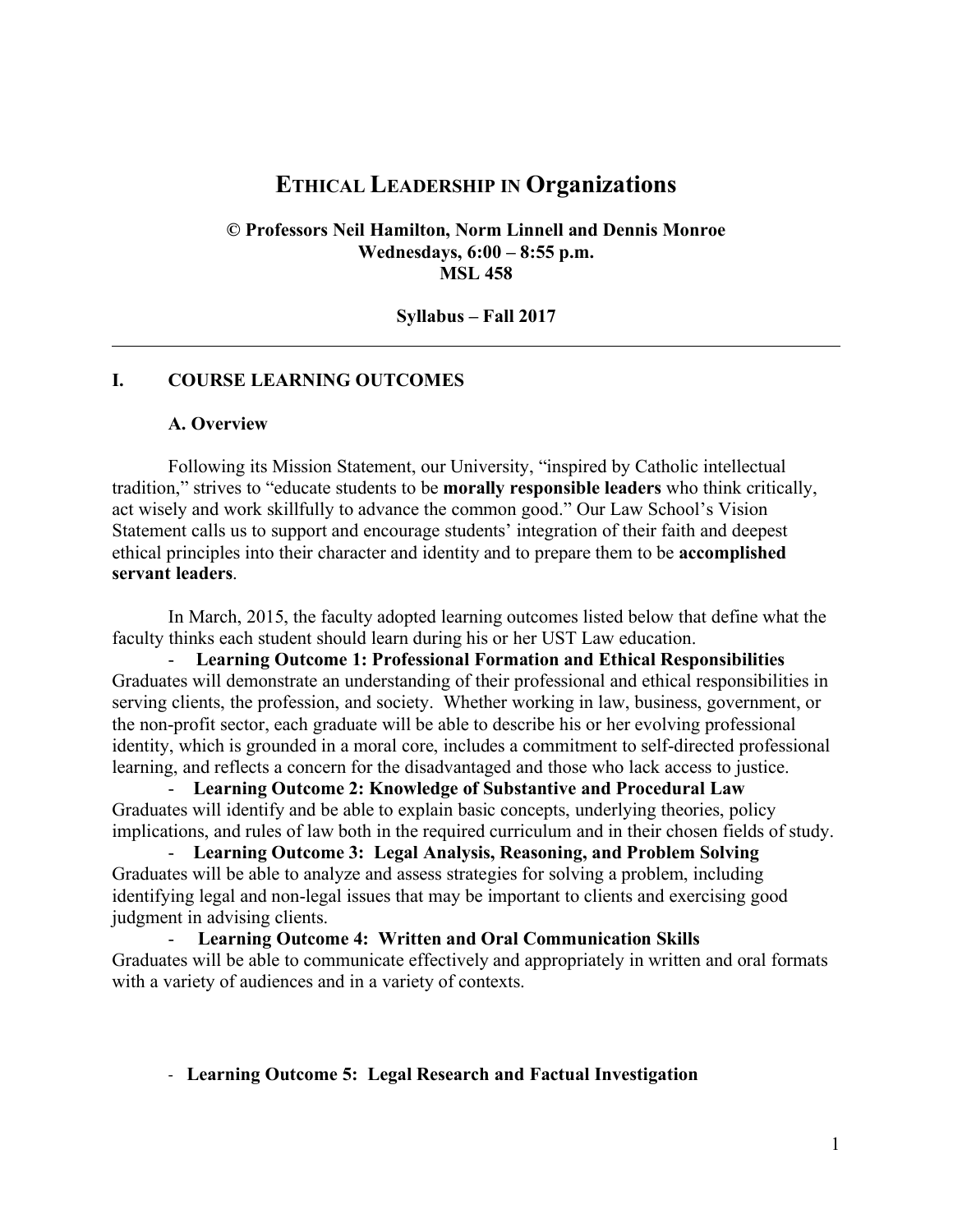Graduates will be able to retrieve, analyze, and effectively use legal resources; to appreciate different types of resources and their appropriate use as references or authorities; to evaluate the relevance, reliability, currency, and varying strength of legal authorities; and to gather relevant non-legal information or collaborate with non-legal professionals to better understand how the law may apply to a particular situation and the real-world consequences in a given situation.

- **Learning Outcome 6: Teamwork and Relationship Skills** Graduates will demonstrate competence in initiating and sustaining professional relationships and working with others towards common goals. Graduates will also demonstrate competence in interacting effectively with people across cultural differences.

This ethical leadership course focuses on learning outcomes 1 and 6. The course emphasizes servant leadership as a model of how to achieve learning outcomes 1 and 6. The speakers throughout the semester are themselves role models of how to achieve these two learning outcomes over a career.

Note that learning outcome 1 has several parts where the Law School's curriculum and culture are fostering each student's development toward:

- an understanding of the student's professional and ethical responsibilities in serving clients, the profession, and society;
- an evolving professional identity, which is grounded in a moral core;
- a commitment to self-directed professional learning<sup>1</sup>; and
- a concern for the disadvantaged and those who lack access to justice.

Learning outcome 6 also has several parts where the curriculum and culture are fostering each student's development toward:

- the competency of initiating and sustaining professional relationships and working with others towards common goals; and
- a competency of interacting effectively with people across cultural differences.

Conceptually the foundational basis for all of the competencies listed above for learning outcomes 1 and 6 is the student's moral core that the student brought into law school. The faculty and staff as educators are trying to help each student grow his or her moral core toward later developmental stages that learning outcome 1 calls "an evolving professional identity".

What is a student's "moral core"? Essentially, in faith language, this is how a person lives into "love God and love neighbor as yourself" in all the complexity of adult and professional life. In secular language, this is how a person understands and lives into her responsibilities to self and others. All the major faith traditions and nearly all the secular

 $\overline{a}$ 

<sup>1</sup> Malcolm Knowles defined self-directed learning as "a process by which individuals take the initiative, with or without the assistance of others, in diagnosing their learning needs, formulating learning goals, identifying the human and material resources for learning, choosing and implementing appropriate learning strategies, and evaluating learning outcomes." MALCOLM KNOWLES, SELF-DIRECTED LEARNING: A GUIDE FOR LEARNERS AND TEACHERS 18 (1975).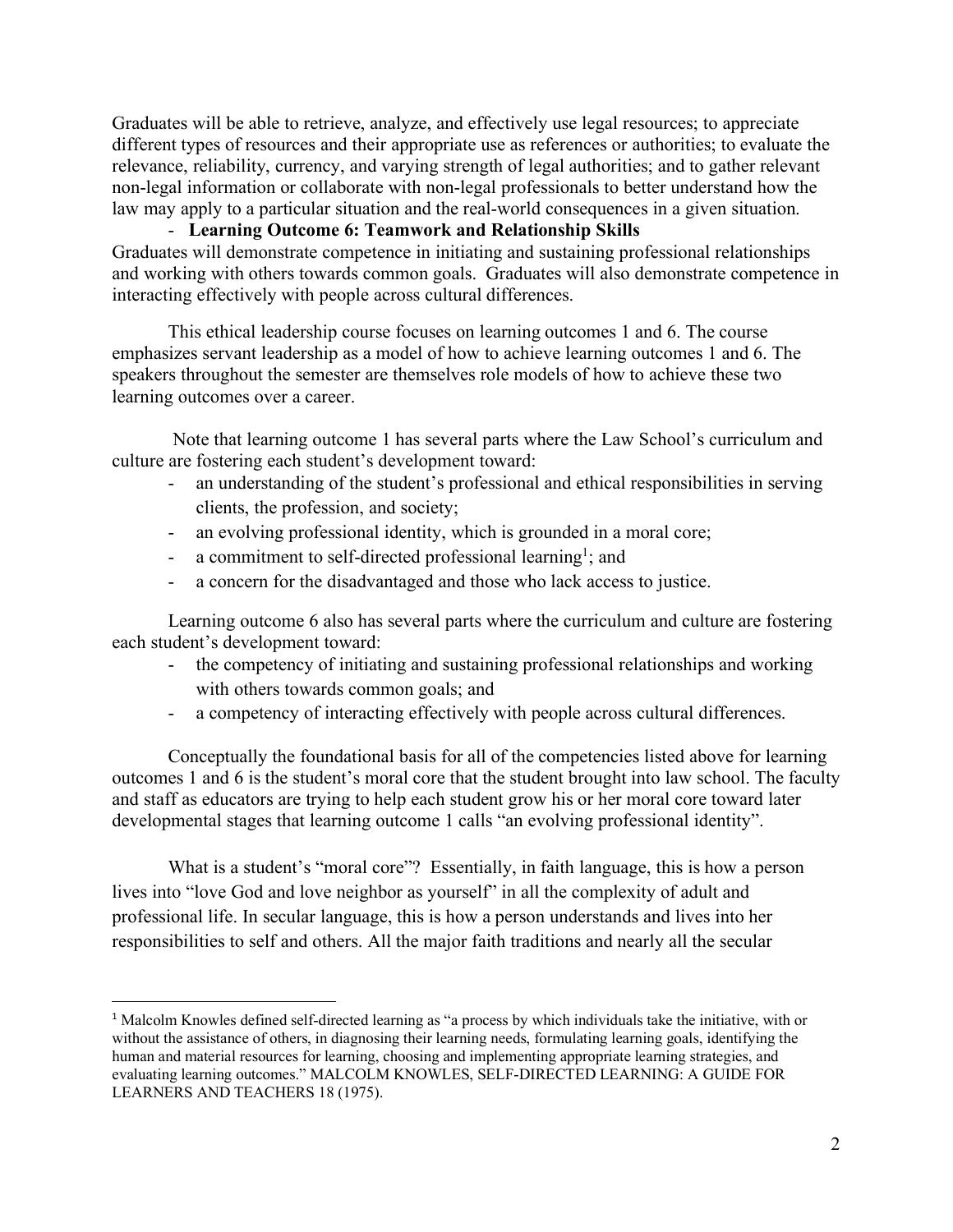philosophies urge each person to grow over a lifetime toward responsibilities and service to others.

This course will help you understand that you have an existing narrative or story of your life with respect to your "moral core" of responsibility to self and others. The course will help you develop your existing moral core in the context of growing toward servant leadership in your life in general and in your work as a lawyer.

### **B. Servant Leadership Learning Outcomes**

As the readings for the first week make clear, there are a number of theories that expound on what it takes to lead effectively. Most contain a long list of traits, behaviors, skills, and virtues that contribute to an overall personality effective in leadership. Yet an overarching theme consistently emerges: leadership is learned and practiced over a lifetime—it's developmental. In that light, this course is just one step in your development as a leader.

Servant leadership is the theory that most informs the mission and vision of our University and Law School. Essentially, a servant leader's mission is to help others achieve their potential as human beings. The learning outcomes for our course are to help each student to take the next step on:

- 1. Knowing yourself, your core ethical principles, and your calling, including internalizing the habit of actively seeking **F**eedback from others, engaging in moral **D**ialogue on the tough judgment calls, and **R**eflecting on that feedback and dialogue to grow as an ethical leader (the FDR habit);
- 2. Developing your client-focus, listening, counseling, teamwork, good judgment and creative problem solving, and persuasive communication skills to help others—especially your organizational clients and professional colleagues—reach their potential; and
- 3. Applying the course materials, presentations, and discussions to case studies and problems involving organizations (both for-profit and non-profit) to help each student realize objectives 1 and 2 above.

We hope this is the enduring legacy of the course for you.

### **II. COURSE DESCRIPTION**

Borrowing from a case study methodology common in business school models, students will discuss and reflect upon business cases, articles, and speakers' comments with a focus on listening, counseling, teamwork, good judgment and problem-solving and persuasive communication. The course will begin in weeks 1-4 by asking you to answer the questions: "Who am I and what is my purpose in the context of professional life?" and "What first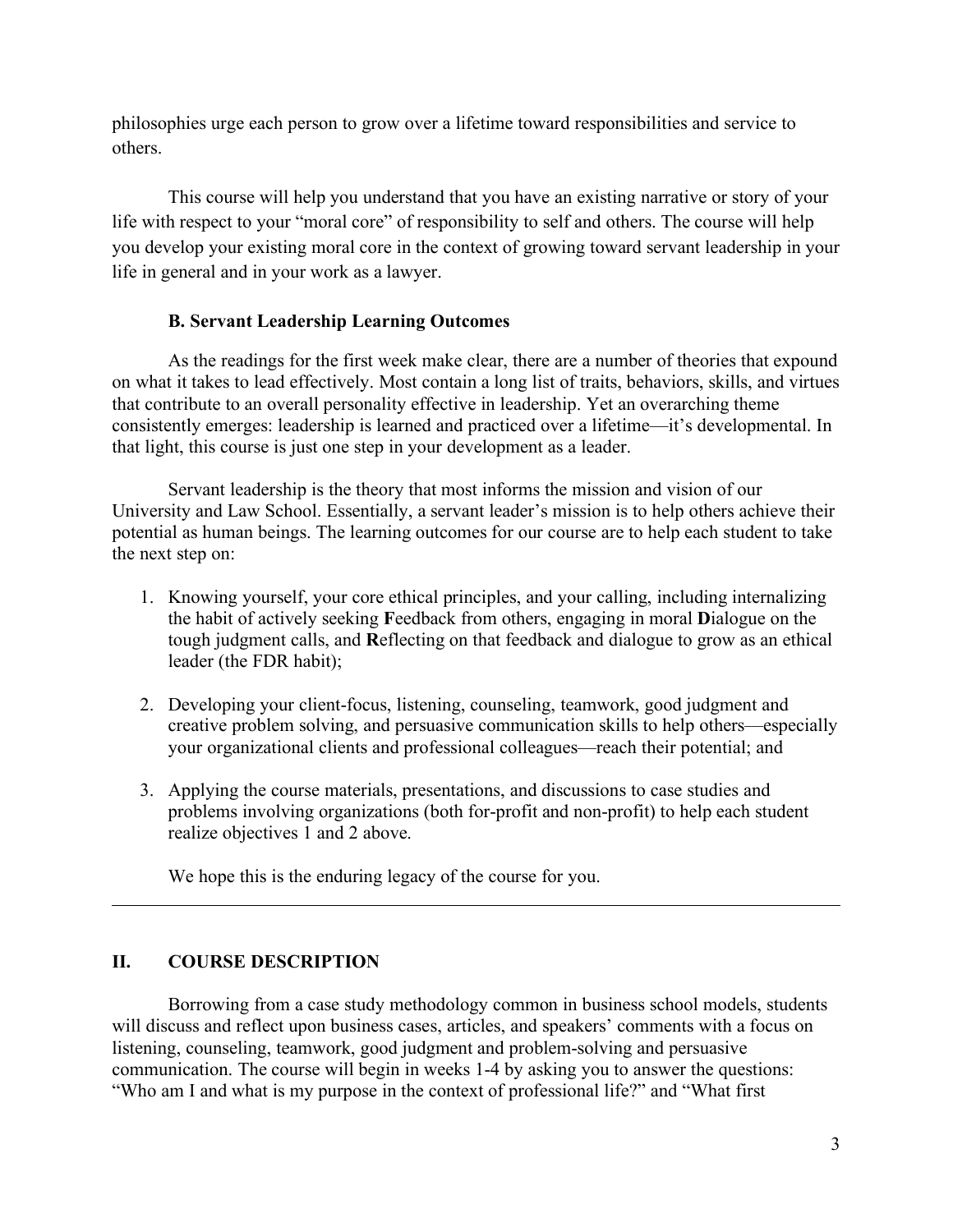principles of ethics are most important to me and how do they relate to my faith?" This will lay a foundation for each student's ethical leadership in approaching how he or she will solve problems in each area of the course.

The second segment of the course in weeks 5-8 will focus on organizational ethical culture and how it is formed and shaped.

The third segment in weeks 9-13 will focus on what it means to be a servant leader from your position within the organization.

The model for each of these general subject areas calls for the readings to help the students understand an overall analytical framework for ethical leadership in that subject area. Following this initial introduction to ethical leadership in each area of the course, guest lecturers will present a "real life" problem or case from their experience followed by group discussion and analysis of a case study. Written exercises and journals will ask each student to synthesize the assigned readings, guest presentations, class discussion, and the student's own experiences.

### **III. COURSE COMPONENTS**

#### **A. Class Meetings**

Wednesdays, 6:00 – 8:55 p.m. 6:00 – 7:30 p.m.: Guest Speaker 7:30 – 7:45 p.m.: Break 7:45 – 8:55 p.m.: Discussion

#### **B. Readings**

The course packet containing the weekly readings and discussion materials is available on Blackboard. Note that on occasion, the readings assigned may not always correspond to the topics speakers choose to address. We have selected the speakers for their wealth of experience and knowledge and as models of servant leadership. We give them general direction on the topic for the evening but encourage them to speak from the heart on topics they think are important for you. It is also safe to assume that most of the speakers will not be familiar with the reading materials for the course. Consequently, you should avoid asking the presenters pointed questions regarding the readings.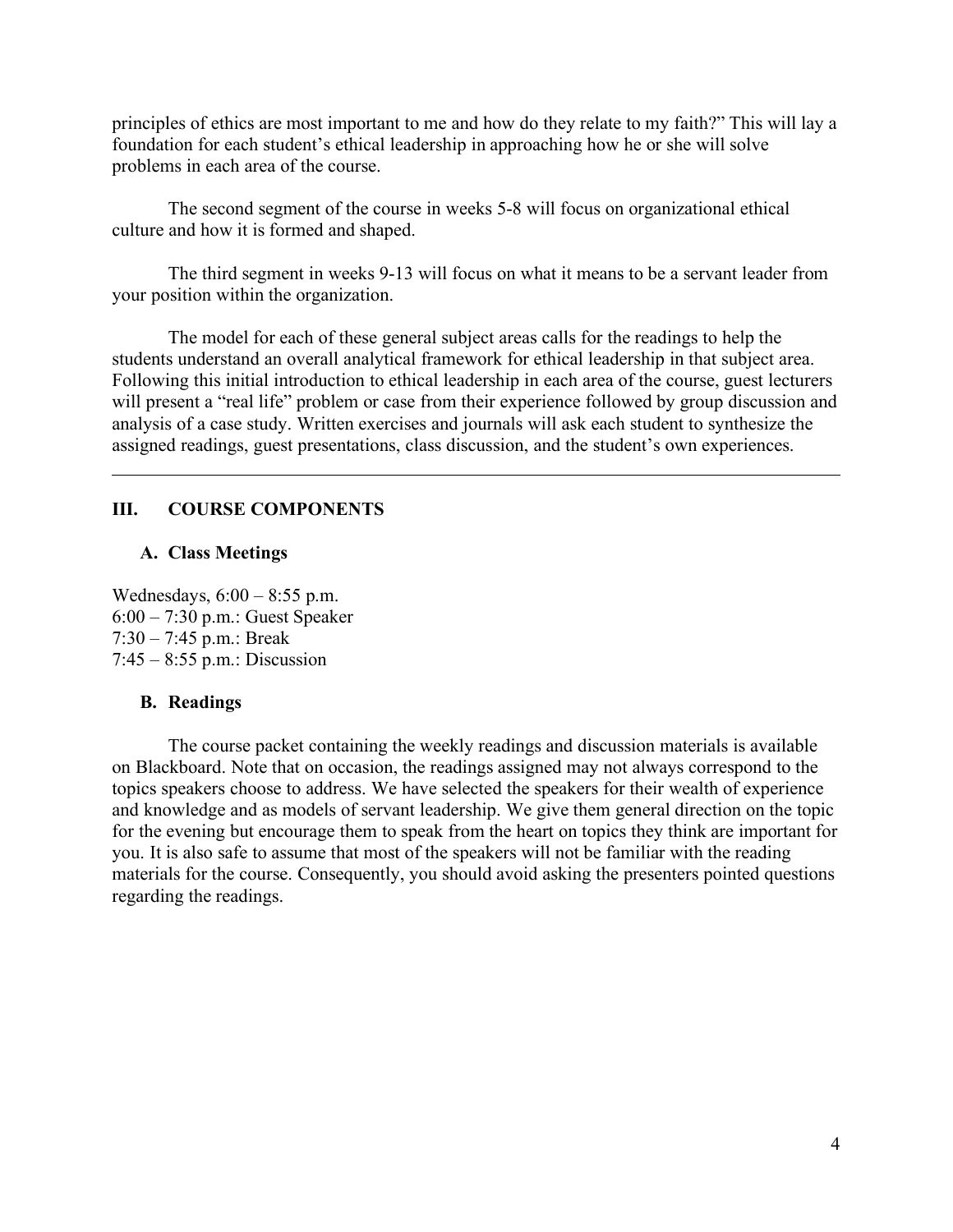## **C. Guest Speakers/Discussions**

**Introduction/Who Are You?**

Professors Neil Hamilton, Norm Linnell, Dennis Monroe, and Tom Holloran,

Professor Kenneth Goodpaster, Koch Chair in Business Ethics Emeritus, UST College of Business

Steve Tourek, Senior VP and General Counsel, Marvin Windows

Dr. Maya Hamilton, Ph.D. in Educational Psychology from U of MN

### **Organizational Ethical Cultures**

Pat Ryan, CEO, Ryan Companies

John Himle, CEO, Himle Rapp and Company

Karen Himle, Vice President for Corporate Affairs, Thrivent Financial

Tonia Teasley, VP of Cappella University, former Director of Education Training and

Development, Thomson Reuters, former Managing Partner at Oppenheimer Wolff & Donnelly

Gaye Massey, President, St. Paul WMCA, and former Senior Deputy Gen'l Counsel and Chief of Staff for Law, United Health Group

Marschall Smith, former General Counsel, 3M, Brunswick, and ADM

### **Servant Leadership From Your Position in the Organization**

John Saunders, Attorney, JUX law firm.

Sarah Gillapsey, Ass't Att'y General, MN

Hanna Coleman, Counsel, Boston Scientific

Gerry Fornwald, Partner, Winthrop and Weinstine

Father Dan Griffith, Holloran Center Fellow

Loan Huynh, Partner, Fredrikson and Byron

Deborah Walker, Associate Attorney, Fredrikson and Byron

## **D. Class Participation**

All class meetings in this course depend for their success on vigorous, candid, and reflective participation by all present. Because of the nature of the course material and the discussionoriented classroom environment, it is imperative for all students to attend all class meetings. **Any student with more than one unexcused absence will be dismissed from the course and receive no credit. A student can receive an excused absence for a compelling reason like illness.** 

**Content.** Class participation should spring from the particular topic covered in the session, as delineated by its presenters and in the assigned readings.

**Purpose.** Class participation is important in this course because it is a highly effective means of exploring, individually and collectively, the thoughts of participants on the topics at hand. You are building on your existing narrative regarding your moral core and your experiences, perspectives and insights in living into your moral core to grow toward the learning outcomes of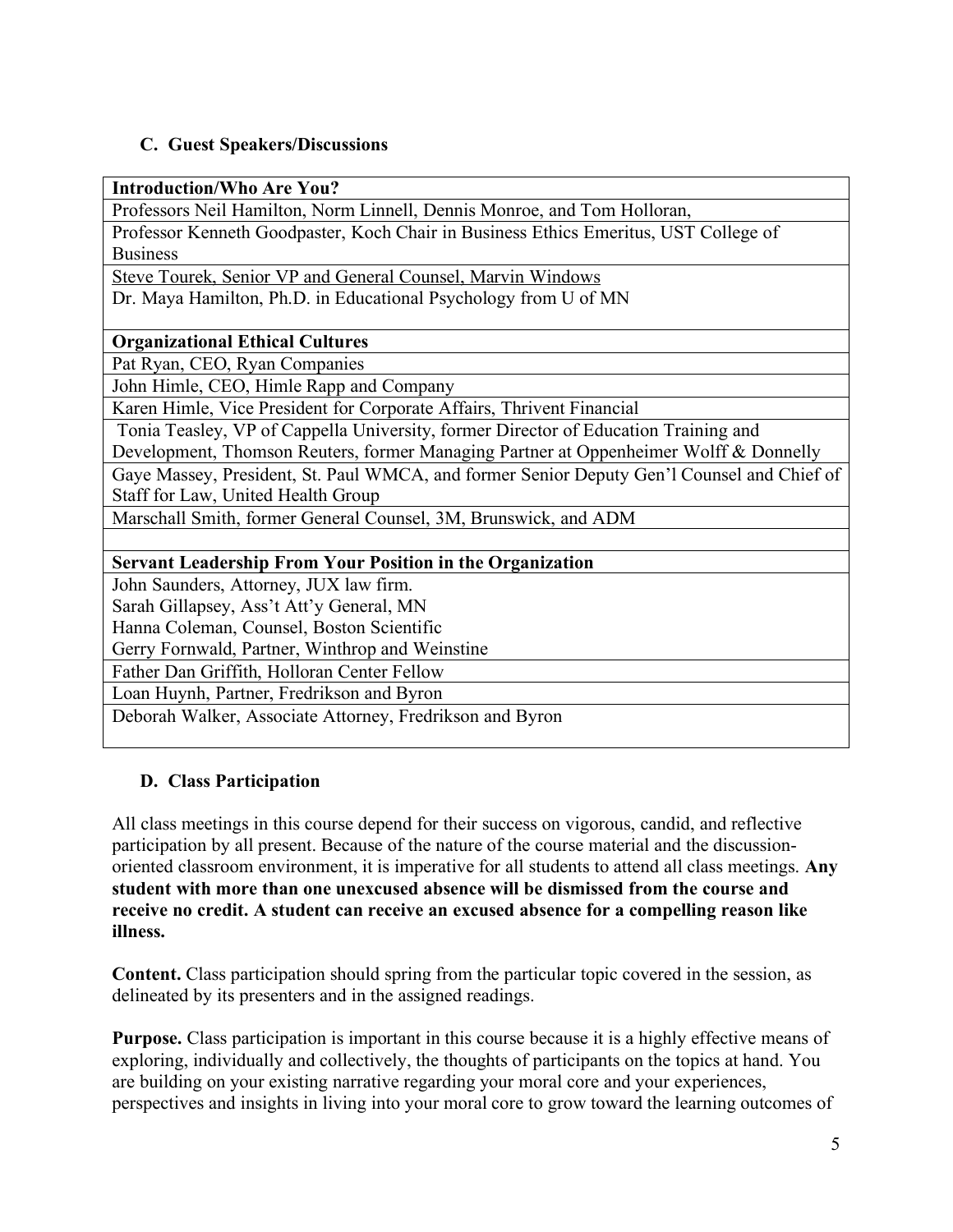this course. Each of us has our own life experiences, perspectives and insights. By sharing them, we enrich not only others but ourselves as well. Empirical research indicates that an internalized capacity and habit of actively seeking feedback, reflecting on the feedback, and self-assessing strongly influence moral growth. These skills of moral reflection and dialogue are also important in our client relationships. As counselors, we help the client to think through the client's best interests in the situation. We can ask questions and tell stories of past experiences (including court decisions) to help the client understand the position of numerous stakeholders in every situation.

**Grading.** Class participation determines 25% of a student's final grade. Grades will be determined by the quality of a student's in-class questions and comments, especially with speakers, not their quantity or duration. Our past experience is that some students do not participate in class, and this becomes a major distinguishing element in the final grades for the course.

**Reluctance to Speak.** At times it is difficult to participate in class discussion. For a variety of reasons some people are reluctant to speak in group settings, particularly when the topic at hand is volatile or emotion-laden. However, a key component of this course is the cooperative exploration of thoughts relevant to the topics studied and presented to the group. If a student finds class participation difficult, the student must see the professor at the earliest possible date in the course to discuss how we can work together to make class participation possible.

**Assistance to the Speakers.** The speakers are busy and successful people who are volunteering their time to help us. Each member of the class has a personal responsibility to assist the speakers by responding to questions the speaker poses or by asking questions of the speaker. We cannot sit passively in this class.

### **Turn off your cell phones and any other device that may disrupt the class. Please do not surf the internet or respond to your emails during class.**

### **E. One Written and Typed Question to be Handed in at the Beginning of Each Class**

For classes 2-11, each student will first reflect on the topic for the class, the assigned readings, and any additional reading or discussion with others the student has done on the topic and then frame one question that the student would the class or the speaker to discuss. Give a brief explanation how this question relates to the readings. The question and the explanation should be 100 words or less. The student does not have to ask the speaker the question (and remember that the speakers will not be able to respond to questions like "what did this author mean?")

**Grading.** Each question will be graded on its ability to promote good discussion on the topic using a 0-2 scale where  $0 =$  no credit,  $1 =$  good, and  $2 =$  excellent. In order to receive a "2", a question must go beyond factual inquiry to ask for some level of reflection and synthesis on the part of the speaker. The total grade on the ten questions will be 10% of the student's grade for the class.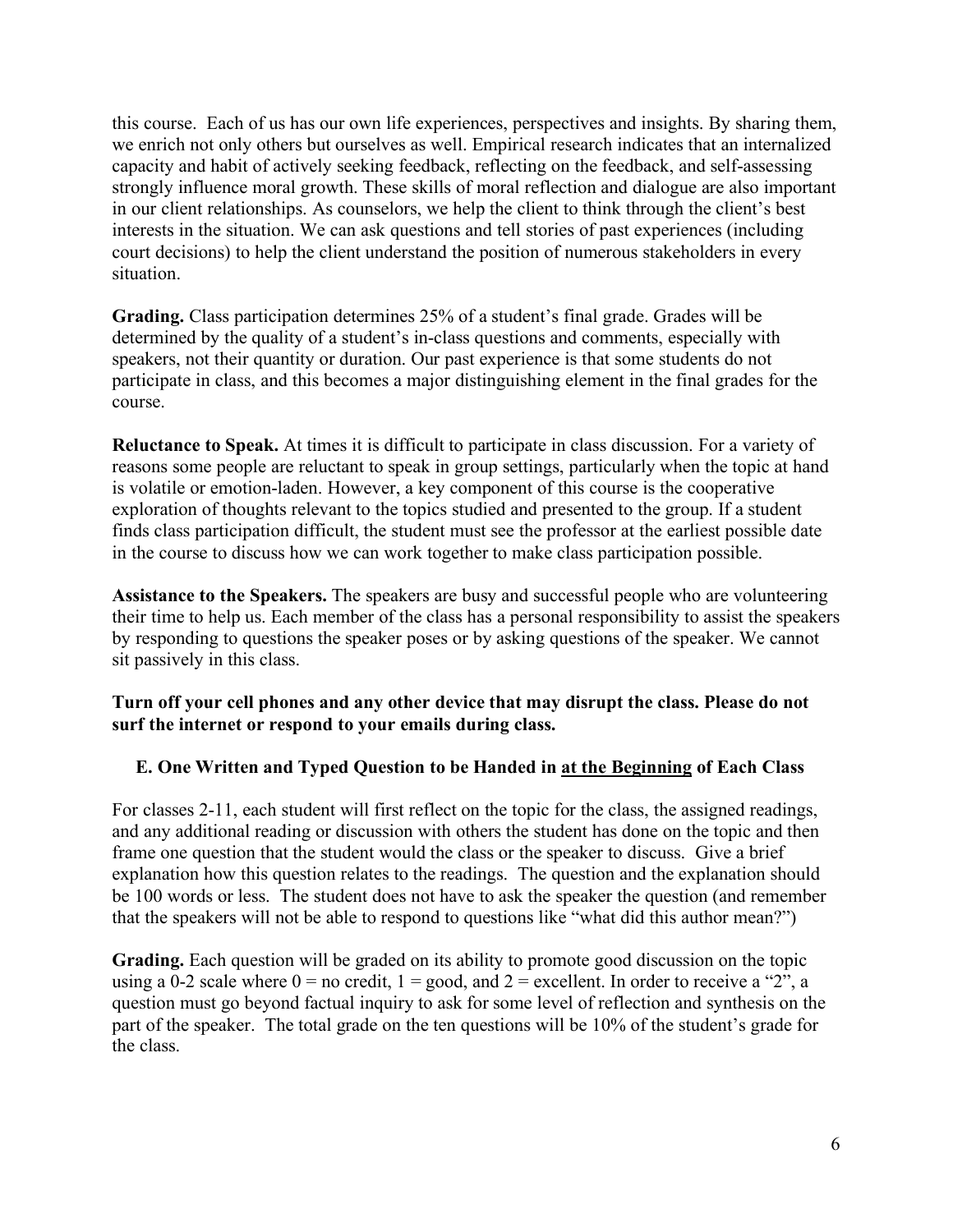### **F. Journals**

Students are required to keep a journal throughout the semester for periodic review. The journals are handed in batches on the three dates listed below.

**Purpose.** Journal entries are neither research assignments nor reports on what each speaker said. They are designed to help each student reflect upon and integrate assigned readings and class discussion on a topic with his or her own faith and ethics. The impact of the presentation, readings, and discussions on the student's pre-class view of the topic is important. **The professors also need some reference to at least some of the readings for each class in the journals to ensure that you are doing the readings.**

**Content.** For each class, the student will be responsible for a journal entry that **analyzes** and **synthesizes** the assigned readings, speaker presentation, group discussions for that particular presentation and reading, and the student's own thoughts and reflections on the issues raised. You do not need to cover every topic or issue; select one or two topics or issues most interesting to you. Be sure to mention and synthesize at least some of the readings in your journal entries; the most common element lacking from journals in the past has been the failure to synthesize the readings in some way.

### In each journal**, include at least one sentence on your self-assessment of how well you are achieving the assessment metric that you set out in your Personal Credo as discussed below**.

There may be one or two classes where the readings are not relevant to the topic you want to focus on in your journal. In those situations, add a 200-word analysis of some aspect of the readings to your journal entry.

Note that the journal for week 9 must include some reflection on the Trusted Advisor reading.

**Grading.** Journal entries for each class meeting should not be less than 550 and not more than 600 words, typed and double spaced. They will comprise 30% of the student's final grade. **Indicate word count on the journals.**

**Even if you are absent for a class, you still must submit a journal for that class, but the journal will not include reflection on the speaker's remarks.** 

### **Journals are due at the beginning of class in Weeks 5, 10, and 13.**

### **G. Personal Credo**

**Purpose.** This exercise in self-reflection is designed to bring each participant to understand more clearly both (1) his or life purpose and meaning in life and (2) his or her first ethical principles that guide her personal and professional life.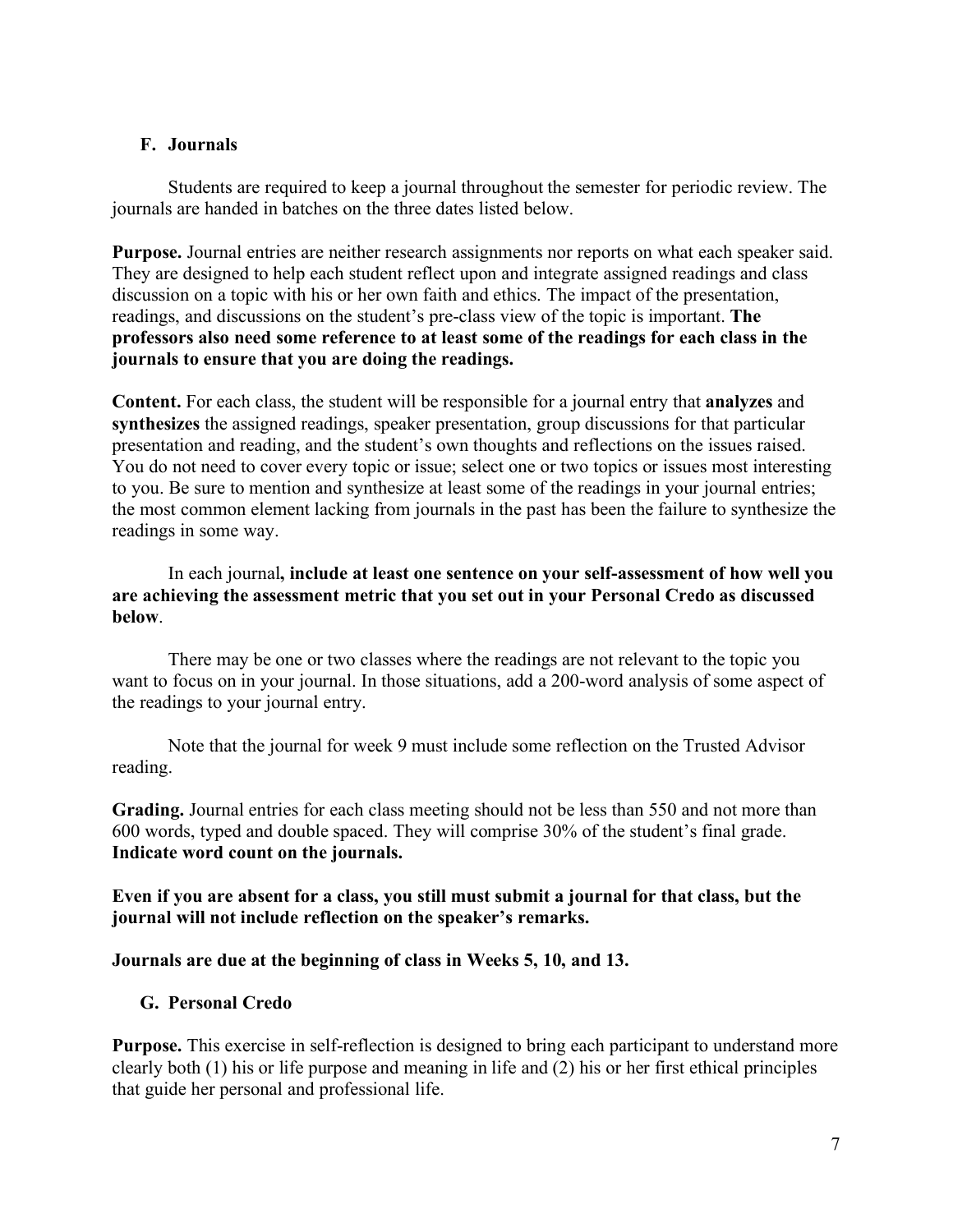The purpose of the Credo is to help each person in this course to identify his or her first ethical principles as they relate to the practice of law (and how they relate to his or her faith if applicable), and how those principles can be lived in professional life.

**Content.** "Credo" comes from Indo-European words meaning "to place the heart" or "to what do you give your heart?" The personal credo should answer the questions "Who is this person who is soon to become a lawyer?" "To what does he or she give his or her heart?" It is important to make the Credo into a living document. **Include in the Credo at least one metric by which you can assess each week whether you living out your Credo.** For example, if your life purpose is to help others to reach their potential, your metric for weekly assessment would be that that you must help at least one person each week in this way. For further guidance, see the Guidelines for Writing a Personal Credo at the end of this syllabus.

**Grading.** The personal credo should be no less than 900 words and not more than 1,500 words in length, typed and double spaced. It will be treated confidentially and graded pass/fail. Unsatisfactory work must be revised and resubmitted until it is acceptable to the professor. Indicate word count on the credo.

### **The Personal Credo is due at the beginning of class in Week 4.**

### **H. Team Assignments**

The Oath Exercise, the Learning from Crucible/Difficult Times Exercise and the Firm Mission/Vision Statement assignments will be team assignments. We will assign teams of three students based on the survey of areas of interest in employment from the first class.

Each group should identify a group leader for each project so that each student leads one time during the semester. The group leader must certify that each member contributed approximately equally to the final product. If the contribution of each is not approximately equal, the group leader should identify the contributions of each member of the group to the final product.

Please observe reasonable professional dress for these team presentations.

### **1. The Oath Exercise**

**Purpose.** Each of you will take an oath in a year or two to become a member of the legal profession. This exercise asks each team to think about what it means to be a member of the legal profession, particularly the ideals and core principles of the profession, and to draft an oath that reflects what the team thinks are the most important principles to be included in an oath guiding you as a new entrant to the profession. Each of you essentially has to integrate the profession's ideals and core principles into the moral core that you brought to law school and are continuing to develop.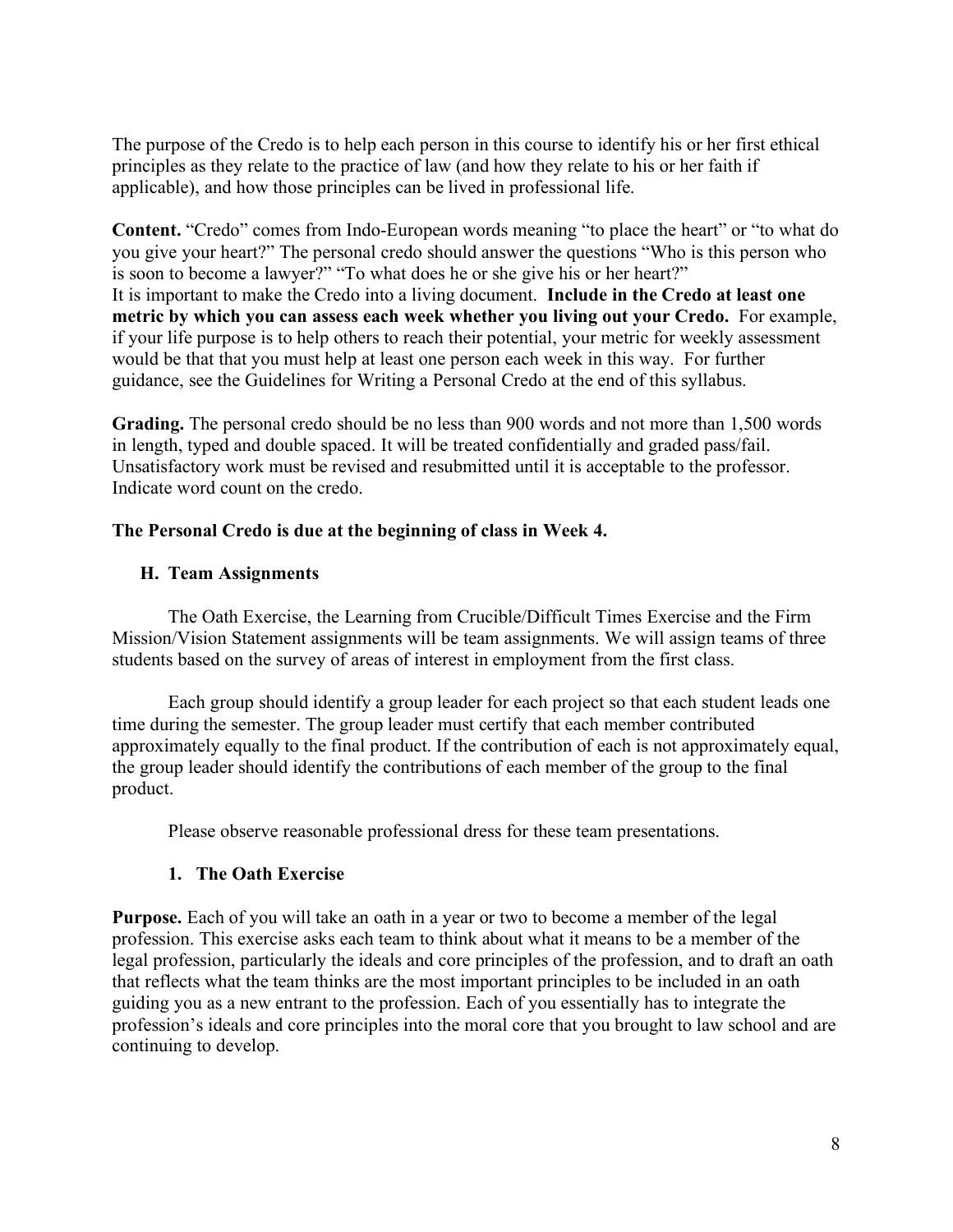Consider particularly how the principles of your oath translate into client trust in you as a professional and public trust for the profession itself. Note that our profession is an organization with a long history of trying to build public trust; so the oath links you to the profession as an organization. You will be an ethical leader within the profession also.

**Content.** Please review the professional oaths included in the course packet. Each team should think about ethical leadership principles and business ethics principles in this context. This assignment has two parts:

First, write a one-page, typed and double spaced, "Oath for a Lawyer" that reflects your best thinking and shared beliefs as a group. You will turn that oath in at the beginning of class.

Second, prepare a **12-minute** presentation to be made in class. **Engage the class in a discussion of some of the principles** that the team chose or did not choose to include in the oath. Make certain to ask the class questions. Call on people if necessary. One issue to consider is whether a lawyer's oath should include language to restrain self-interest to some degree to serve the profession's public purposes. The Preamble to the Model Rules merely mentions "earning a satisfactory living" in paragraph 9.

**Grading.** The Oath Exercise will be graded as a team and comprise 10% of the student's final grade.

### **The Oath Exercise is due during class in Week 7.**

### **2. The Difficult Challenges/Crucibles Exercise**

**Purpose:** Lawyers in many situations help individual, team, and organizational clients deal with very difficult and challenging issues in the clients' lives. This is a major theme in our leadership course that comes up repeatedly, for example in the history of how Medtronic drafted its mission statement, in the parable of the Sadhu, and Steve Tourek's stories. Servant leaders help themselves and others think through difficult and challenging problems and transcend them with growth.

**Content:** Think through what you have learned from the most difficult and challenging times in your life. Discuss what you have learned with the team. Did you grow in good judgment? Other virtues/qualities? How and why did this happen? Did anyone help you make lemonade out of life's lemons? What are the characteristics/skills of the people who helped you the most? Will you be a better counselor because of what you have learned in your most challenging times?

Each team member should also do a short interview (in person or on the phone) with someone whom the team member holds up as an exemplar of how to learn from and transcend a very difficult challenge/crucible in life. This can be a very difficult challenge/crucible for the individual and/or the organization of which the individual is a member. Include in the presentation the lessons that you learned from these interviews.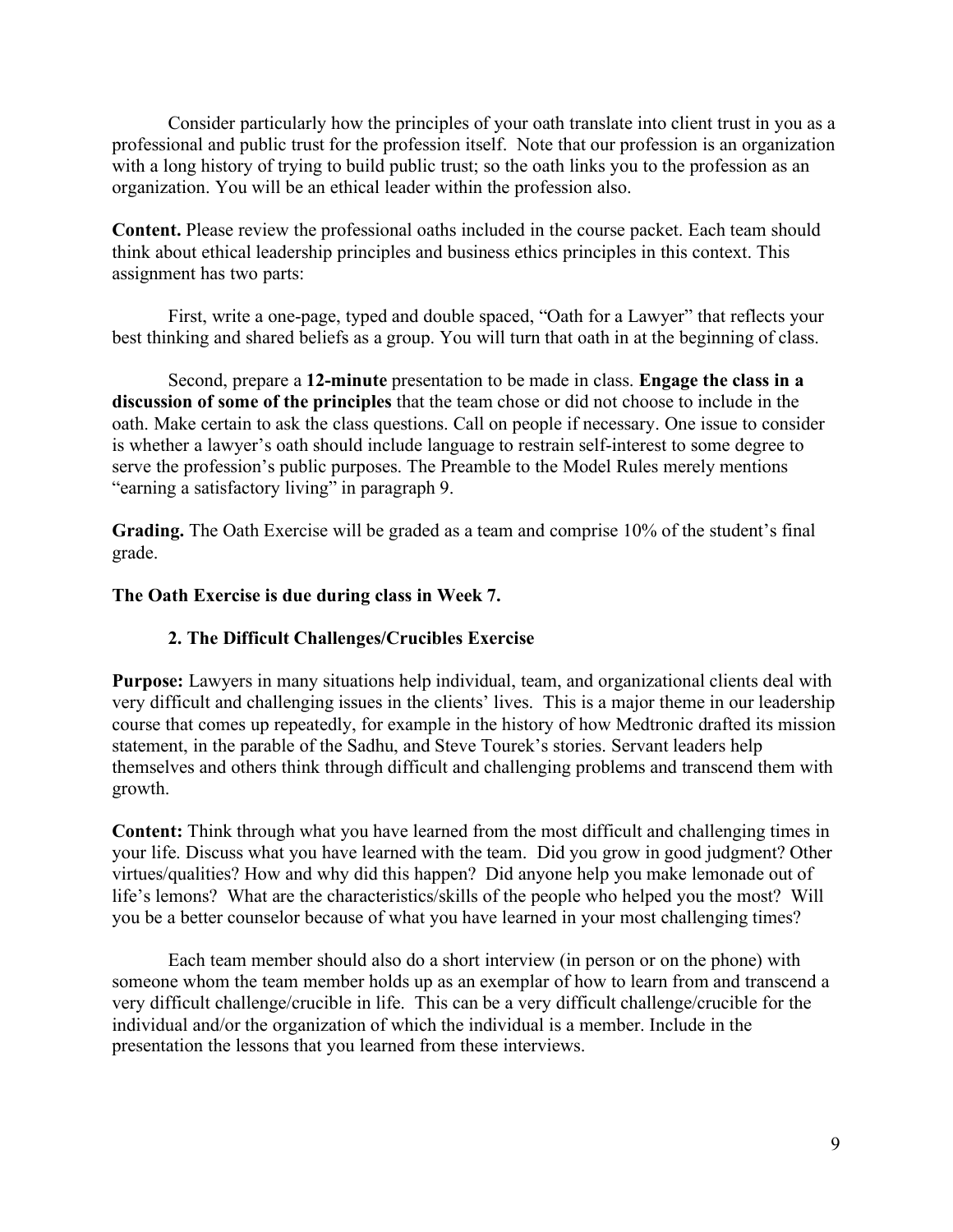The ROADMAP chapter on "The Basics of Good Judgment" at pages 103-110 is useful as background reading for this assignment.

This assignment has two parts:

First, write a one-page, typed and double spaced, "Lessons Learned from Difficult Challenges/Crucibles" that reflects your best thinking as a group. You will turn the lessons learned in at the beginning of class. Include the names of the people whom the team interviewed.

Second, prepare a **12-minute** presentation to be made in class. **Engage the class in a discussion of some of the principles** that the team chose to include in its lessons learned. Make certain to ask the class questions. Call on people if necessary.

**Grading.** The Difficult Challenges/Crucibles Exercise will be graded as a team and comprise 10% of the student's final grade.

### **The Difficult Challenges/Crucibles Exercise is due during class in Week 9.**

### **3. Firm Mission/Vision Statement Team Exercise**

As a way to synthesize themes of the course, students will prepare a Mission/Vision Statement that will provide an overarching vision for their hypothetical law firm. Students must include the **means by which their Mission/Vision Statement can be implemented in practice. How will you make it a living document? Include at least one metric that could be used monthly to assess whether the organization is living its mission.**

The team should then create a case problem for the class to discuss where the team will lead the class in applying the Mission/Vision statement to the case problem. Make sure to ask the class questions and engage them. Create a case problem that you believe will arise for either individual lawyers in your firm or for the firm as a whole. **The presentation should be 20 minutes.** Hand out a copy of the Mission/Vision to the class.

**Purpose.** To have an impact as leaders, we must be able to shape the immediate environment in which we practice. This exercise will help to examine how we might influence the culture of our firm and how we would address a problem using the firm's Mission/Vision.

**Content.** The Firm Mission/Vision is a **concise** statement of guiding principles to govern your hypothetical law firm. The Mission/Vision **must deal** with the issues of what is a satisfactory living for members of the firm and whether servant leadership plays a role in your firm? The Mission/Vision statement to be handed in and given to the class should be no more than two pages.

In the material to be handed in, include a brief description of the case to which you will apply your mission and vision, but the actual application of the mission and vision to the case will occur in your class with the other students.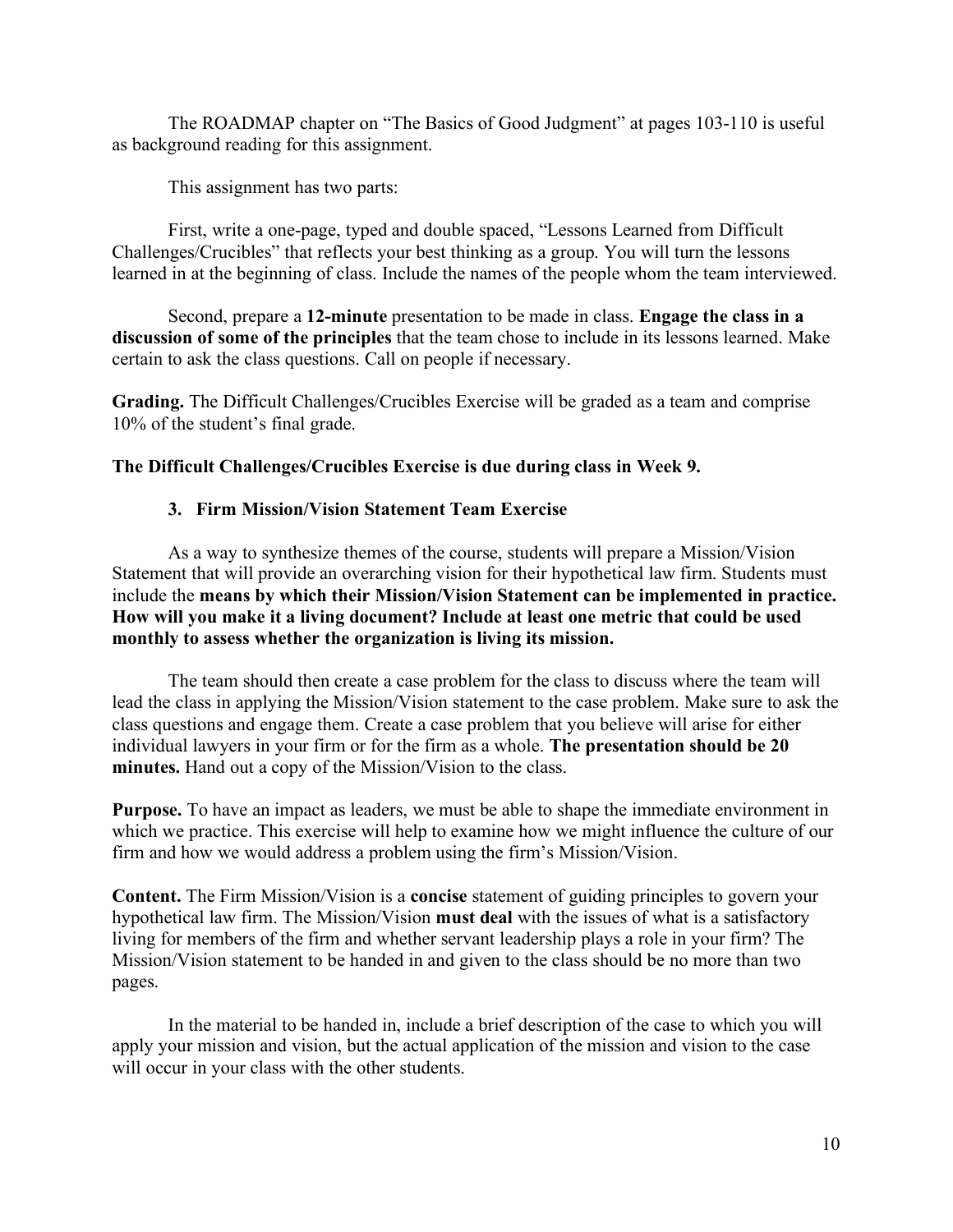The presentation should include a brief summary of the Mission/Vision Statement (you should hand it out) but should focus primarily on the case problem. We ask that the presentation include either a taped\* or live (in class) role play of the ethical dilemma presented in the case, followed by a discussion asking the class to apply the Mission/Vision statement to the case problem. Make certain to ask the class questions. Call on people if necessary. Students are responsible to ensure that the movie technology utilized is compatible with the classroom technology.

**Grading.** The Firm Mission/Vision Statement and presentation will be graded as a team and comprise 15% of the student's final grade.

\*For those teams that decide to present a taped version of their ethical dilemma, the following resources are available to aid in the production of their video:

*UST IRT Equipment Checkout*: Students may be granted access to video production equipment if a faculty or staff member is willing to reserve and take responsibility for the equipment (Please contract Prof. Hamilton for permission). Video equipment can be checked out for a maximum of 2 weeks. All items checked out on the Minneapolis Campus may be picked up and returned to the Scholars walk-up service counter in Opus Hall. Make all requests for checkout equipment at a minimum of 72 business hours before your intended use date. To make a request, visit https://webapp.stthomas.edu/RFS/login.jsp

*Free Online Movie Production Website*: http://www.xtranormal.com

(There are many other text to video options available online. Please make these videos as professional looking as possible.)

### **The Firm Mission/Vision Statement is due at the beginning of class in Week 11, and the presentations are scheduled to occur during class in Weeks 11 and 12.**

### **I. Eulogy**

**Purpose.** Stephen Covey, author of *7 Habits of Highly Effective People*, advises each of us "to begin with the end in mind." One method of doing so is to think through what you hope your eulogy might be. We hope you do not see this exercise as morbid. For a spiritual person, thinking about dying is simply thinking about what we must transcend with God's help. If the eulogy exercise is too difficult for you, see the alternative below under Content.

If you have not seen the movie *It's a Wonderful Life* with Jimmy Stewart in recent years, you could take a look at that movie and discuss your reaction in the written assignment. Jimmy Stewart's character in the movie changed his mind about what the "end" of his life was about.

**Content.** First, reflect on the eulogies you have heard in your lifetime. Which ones had the most profound impact on you? Why? Then ask yourself, "What I most want people to remember about me is \_\_\_\_. " Or "At the end of my life, what I would like to know about myself is Or "if my life were a book, the theme of my book apparent to everyone is  $\overline{\phantom{a}}$ ." Next, does your eulogy reflect your credo? Is it clear to what you have given your heart in life?

If the eulogy exercise is too difficult for you, you can do this exercise by thinking about your life as a book, and you are writing chapters as you live your life. What is the theme of your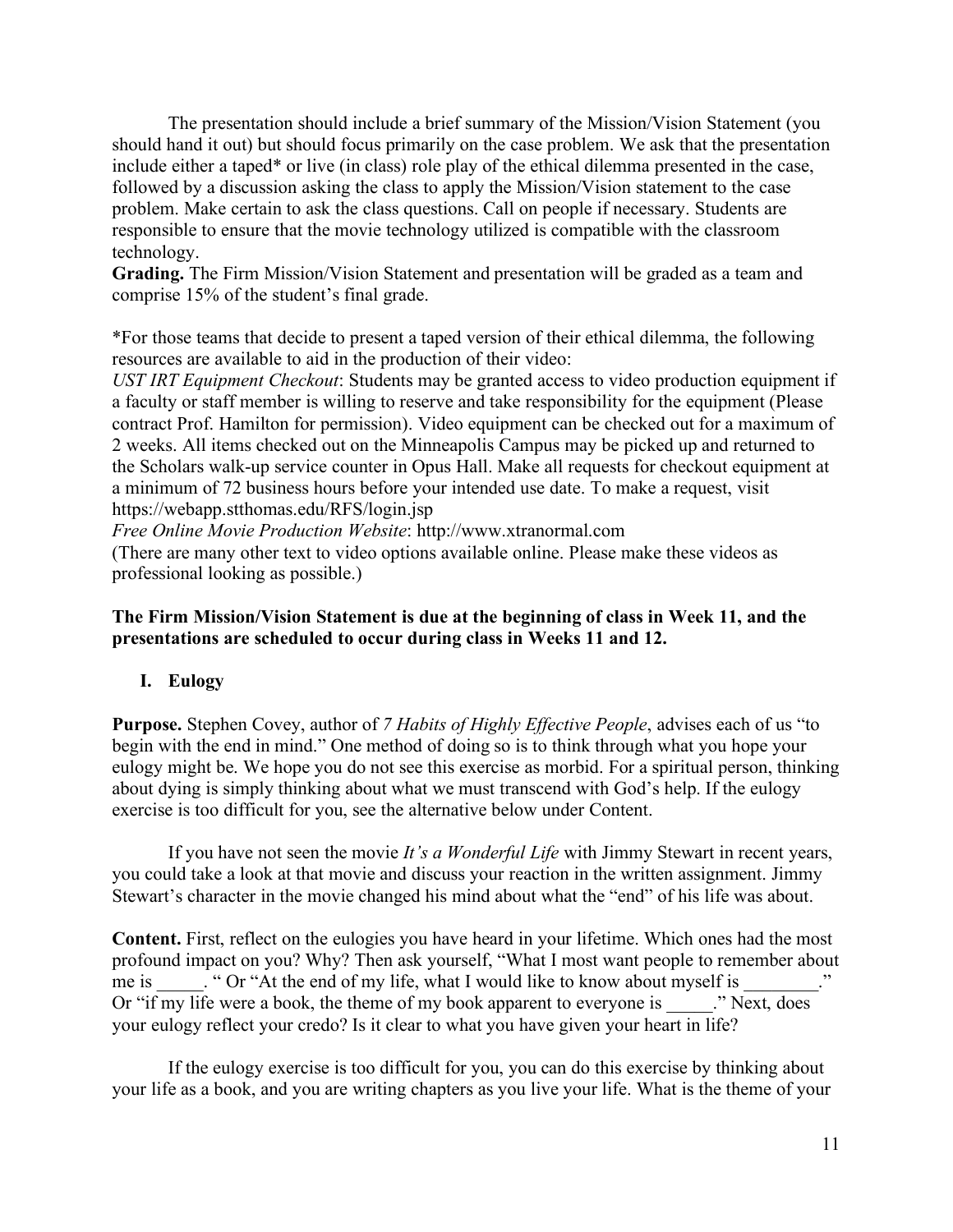book? What is the theme of the particular chapter you are living now? Write down the likely topics of the chapters you see ahead of you.

Also, meet with at least two people to discuss this assignment. One of them should be over 60 and retired. Ask them about their life in terms of how they would have answered the question above at your stage in life, and how they answer the question now at their stage of life. Have they changed their minds about what the "end" of their life should be? How do they describe "to what have I given my heart?" What is their legacy? What advice do they have about your legacy? You must include some reflection on what you find out from these interviews in your written eulogy.

**Grading.** The eulogy should be no less than 750 words and not more than 1,500 words in length, typed and double spaced. It will be treated confidentially and graded pass/fail. Unsatisfactory work must be revised and resubmitted until it is acceptable to the professors. Indicate word count on the eulogy.

### **The Eulogy is due at the beginning of class in Week 13.**

### **IV. GRADING**

This course is different than any other in law school. Consequently, grades are determined based on a different set of expectations. We will not assess you based on your particular stage of ethical development. Instead, your willingness to engage in the process of feedback, dialogue, and reflection will determine the quality of your performance.

Grades will be weighted as follows:

| Class Participation: 25%              |     |
|---------------------------------------|-----|
| One question (for 10 classes)         | 10% |
| Journals: $30\%$                      |     |
| Personal Credo: Pass/Fail             |     |
| Oath Exercise 10%                     |     |
| Challenges/Crucibles Exercise: 10%    |     |
|                                       |     |
| <b>Firm Mission/Vision Statement:</b> | 15% |

Eulogy: Pass/Fail **Note: no late papers accepted.**

#### **V. CONFIDENTIALITY**

In any discussion focusing on personal values, participants must share a high level of trust. Honest self-disclosure can make a speaker vulnerable to criticism from others, especially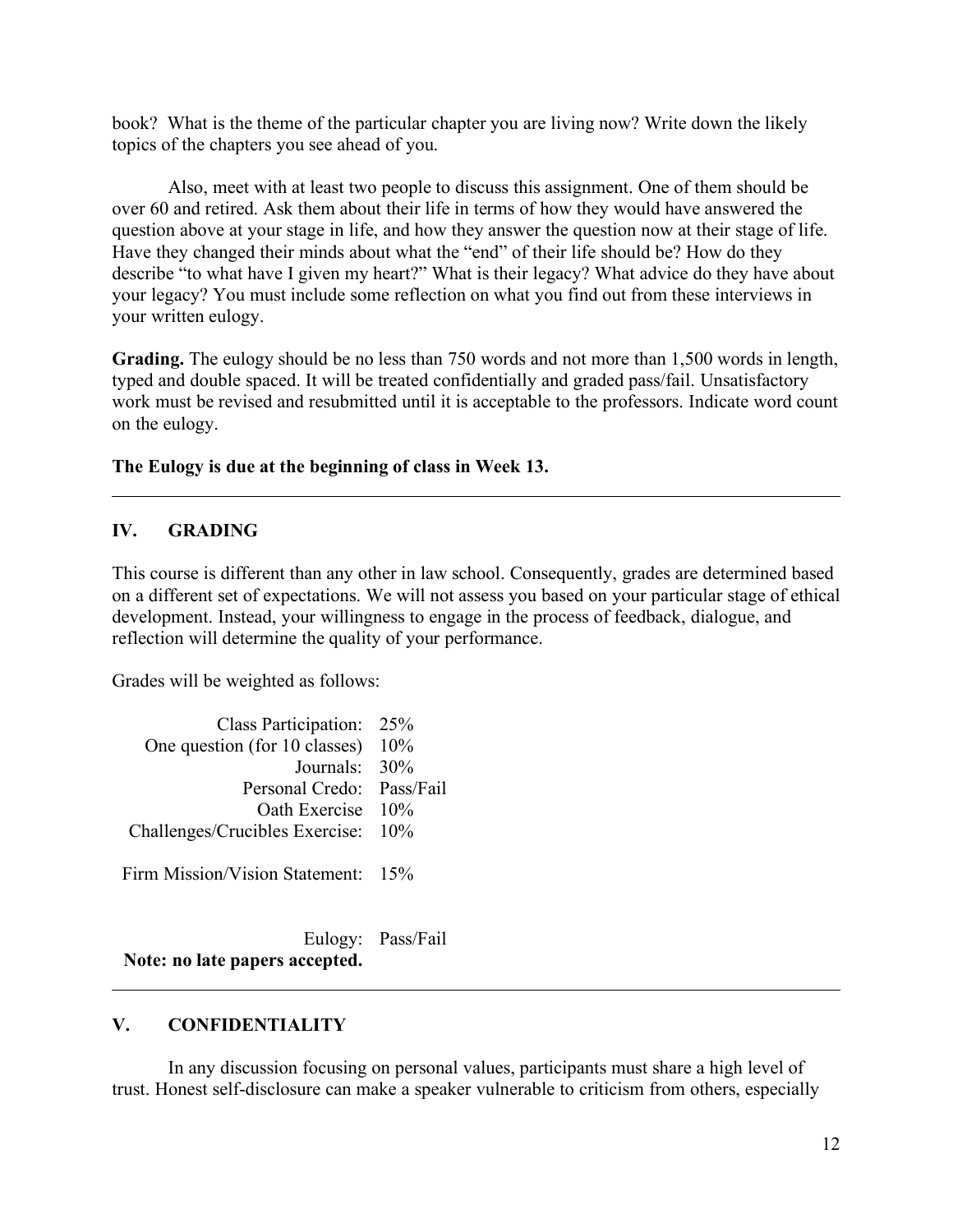when comments are taken out of context and shared with persons not present at the discussion. Participants must respect each other and the presenters. Unless a participant expressly waives his or her right to confidentiality with respect to a particular comment, words spoken in this seminar must not leave the classroom.

A student or professor who learns of any breach should first discuss it with the student or professor involved. If that is not possible and the breach is serious enough, the suspected breach may be addressed in a journal entry or in a conference with the professor.

Maintaining confidentiality about classroom discussions is not to be viewed as a ban on discussing with non-participants the activities and themes of the course. That sort of discussion is encouraged as it helps participants gain perspective and can lead to healthy reconsideration of personal views. To avoid running afoul of the confidentiality constraints, participants should keep any outside discussion centered on ideas and activities experienced in the course, and they must avoid reference to particular individuals, firms, agencies, or other entities.

## **VI. DISABILITY STATEMENT**

Academic accommodations will be provided for qualified students with documented disabilities. Students should contact the Disability Resources office early in the semester if possible, by calling 651-962-6315. More information is

online: http://www.stthomas.edu/enhancementprog/

If you have questions about how to set up an appointment, you may contact Jill Akervik, the Law School Registrar, or Scott Swanson, the Director of Academic Achievement; they both assist the University in executing specific accommodations.

### **VII. COURSE SCHEDULE**

#### **BE SURE TO PUT ALL THE DUE DATES INTO YOUR CALENDAR.**

| Week – Date         | <b>Topic</b>                                                                      |
|---------------------|-----------------------------------------------------------------------------------|
|                     |                                                                                   |
| Week $1 - Aug. 30$  | <b>Overview of Personal Ethical Leadership and Organizational Ethical Culture</b> |
|                     | Speakers: Professors Neil Hamilton, Norm Linnell, Dennis Monroe, and Tom          |
|                     | Holloran                                                                          |
|                     | Discussion: Medtronic Mission                                                     |
|                     |                                                                                   |
| Week $2 -$ Sept. 6  | <b>Personal and Organizational Conscience and Goal Sickness</b>                   |
|                     | Guest Speaker: Professor Kenneth Goodpaster                                       |
|                     | Discussion: Parable of the Sadhu and Medtronic in China                           |
|                     |                                                                                   |
| Week $3 -$ Sept. 13 | <b>Self-Awareness and Team Dynamics</b>                                           |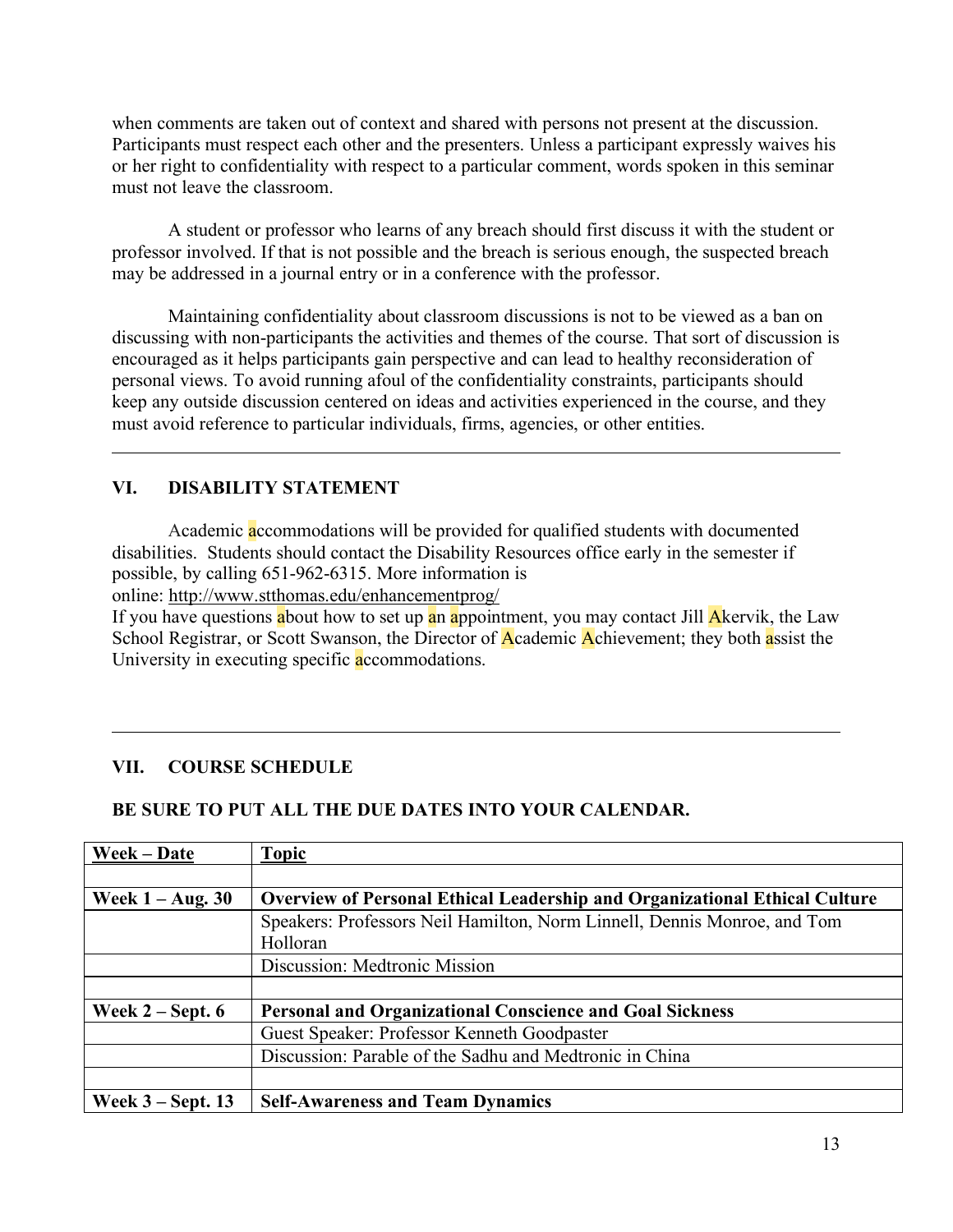| Discussion: Team Charter Exercise and Team Organization<br><b>What Do We Know About Exemplary Professionals?</b><br>Week $4 - Sept. 20$<br>Guest Speaker: Dr. Maya Hamilton<br>Discussion: Effective Presentations and Preparation for Team Exercises<br>Personal Credo Due<br><b>Family-Owned Business Clients</b><br>Week $5 -$ Sept. 27<br>Guest Speaker: Pat Ryan<br>Case Studies - Dennis Monroe<br>Journals for Weeks $1 - 4$ Due<br>Week $6 - Oct. 4$<br><b>Leadership of Teams and Organizations</b><br>Guest Speakers: Gaye Massey and Tonia Teasley<br>Discussion: Law Firm Break Up Problem<br>Week 7 - Oct. 11<br><b>Advising from Within the Legal Department</b><br>Guest Speaker: Marschall Smith<br><b>Discussion: Oath Presentations</b><br>Oath Exercise Due<br><b>Cultural Competency and Leading Against Bias and Stereotype</b><br><b>Week 8 – Oct. 18</b><br>Guest Speakers: Loan Huynh, Debbie Walker<br>Discussion: Case Study on Cultural Competencies<br>Week 9 – Oct. 25<br><b>Becoming a Trusted Advisor</b><br>Guest Speakers: Gerald Fornwald, Hanna Coleman, Sarah Gillaspey, and John<br>Saunders<br>Discussion: Life Challenges/Crucibles Presentations<br><b>Week 10 - Nov. 1</b><br><b>Organizational Clients and Crisis Management</b><br>Guest Speakers: John Himle and Karen Himle<br>Discussion: IKEA case study | <b>Guest Speaker: Steve Tourek</b> |
|---------------------------------------------------------------------------------------------------------------------------------------------------------------------------------------------------------------------------------------------------------------------------------------------------------------------------------------------------------------------------------------------------------------------------------------------------------------------------------------------------------------------------------------------------------------------------------------------------------------------------------------------------------------------------------------------------------------------------------------------------------------------------------------------------------------------------------------------------------------------------------------------------------------------------------------------------------------------------------------------------------------------------------------------------------------------------------------------------------------------------------------------------------------------------------------------------------------------------------------------------------------------------------------------------------------------------------------------------------|------------------------------------|
|                                                                                                                                                                                                                                                                                                                                                                                                                                                                                                                                                                                                                                                                                                                                                                                                                                                                                                                                                                                                                                                                                                                                                                                                                                                                                                                                                         |                                    |
|                                                                                                                                                                                                                                                                                                                                                                                                                                                                                                                                                                                                                                                                                                                                                                                                                                                                                                                                                                                                                                                                                                                                                                                                                                                                                                                                                         |                                    |
|                                                                                                                                                                                                                                                                                                                                                                                                                                                                                                                                                                                                                                                                                                                                                                                                                                                                                                                                                                                                                                                                                                                                                                                                                                                                                                                                                         |                                    |
|                                                                                                                                                                                                                                                                                                                                                                                                                                                                                                                                                                                                                                                                                                                                                                                                                                                                                                                                                                                                                                                                                                                                                                                                                                                                                                                                                         |                                    |
|                                                                                                                                                                                                                                                                                                                                                                                                                                                                                                                                                                                                                                                                                                                                                                                                                                                                                                                                                                                                                                                                                                                                                                                                                                                                                                                                                         |                                    |
|                                                                                                                                                                                                                                                                                                                                                                                                                                                                                                                                                                                                                                                                                                                                                                                                                                                                                                                                                                                                                                                                                                                                                                                                                                                                                                                                                         |                                    |
|                                                                                                                                                                                                                                                                                                                                                                                                                                                                                                                                                                                                                                                                                                                                                                                                                                                                                                                                                                                                                                                                                                                                                                                                                                                                                                                                                         |                                    |
|                                                                                                                                                                                                                                                                                                                                                                                                                                                                                                                                                                                                                                                                                                                                                                                                                                                                                                                                                                                                                                                                                                                                                                                                                                                                                                                                                         |                                    |
|                                                                                                                                                                                                                                                                                                                                                                                                                                                                                                                                                                                                                                                                                                                                                                                                                                                                                                                                                                                                                                                                                                                                                                                                                                                                                                                                                         |                                    |
|                                                                                                                                                                                                                                                                                                                                                                                                                                                                                                                                                                                                                                                                                                                                                                                                                                                                                                                                                                                                                                                                                                                                                                                                                                                                                                                                                         |                                    |
|                                                                                                                                                                                                                                                                                                                                                                                                                                                                                                                                                                                                                                                                                                                                                                                                                                                                                                                                                                                                                                                                                                                                                                                                                                                                                                                                                         |                                    |
|                                                                                                                                                                                                                                                                                                                                                                                                                                                                                                                                                                                                                                                                                                                                                                                                                                                                                                                                                                                                                                                                                                                                                                                                                                                                                                                                                         |                                    |
|                                                                                                                                                                                                                                                                                                                                                                                                                                                                                                                                                                                                                                                                                                                                                                                                                                                                                                                                                                                                                                                                                                                                                                                                                                                                                                                                                         |                                    |
|                                                                                                                                                                                                                                                                                                                                                                                                                                                                                                                                                                                                                                                                                                                                                                                                                                                                                                                                                                                                                                                                                                                                                                                                                                                                                                                                                         |                                    |
|                                                                                                                                                                                                                                                                                                                                                                                                                                                                                                                                                                                                                                                                                                                                                                                                                                                                                                                                                                                                                                                                                                                                                                                                                                                                                                                                                         |                                    |
|                                                                                                                                                                                                                                                                                                                                                                                                                                                                                                                                                                                                                                                                                                                                                                                                                                                                                                                                                                                                                                                                                                                                                                                                                                                                                                                                                         |                                    |
|                                                                                                                                                                                                                                                                                                                                                                                                                                                                                                                                                                                                                                                                                                                                                                                                                                                                                                                                                                                                                                                                                                                                                                                                                                                                                                                                                         |                                    |
|                                                                                                                                                                                                                                                                                                                                                                                                                                                                                                                                                                                                                                                                                                                                                                                                                                                                                                                                                                                                                                                                                                                                                                                                                                                                                                                                                         |                                    |
|                                                                                                                                                                                                                                                                                                                                                                                                                                                                                                                                                                                                                                                                                                                                                                                                                                                                                                                                                                                                                                                                                                                                                                                                                                                                                                                                                         |                                    |
|                                                                                                                                                                                                                                                                                                                                                                                                                                                                                                                                                                                                                                                                                                                                                                                                                                                                                                                                                                                                                                                                                                                                                                                                                                                                                                                                                         |                                    |
|                                                                                                                                                                                                                                                                                                                                                                                                                                                                                                                                                                                                                                                                                                                                                                                                                                                                                                                                                                                                                                                                                                                                                                                                                                                                                                                                                         |                                    |
|                                                                                                                                                                                                                                                                                                                                                                                                                                                                                                                                                                                                                                                                                                                                                                                                                                                                                                                                                                                                                                                                                                                                                                                                                                                                                                                                                         |                                    |
|                                                                                                                                                                                                                                                                                                                                                                                                                                                                                                                                                                                                                                                                                                                                                                                                                                                                                                                                                                                                                                                                                                                                                                                                                                                                                                                                                         |                                    |
|                                                                                                                                                                                                                                                                                                                                                                                                                                                                                                                                                                                                                                                                                                                                                                                                                                                                                                                                                                                                                                                                                                                                                                                                                                                                                                                                                         |                                    |
|                                                                                                                                                                                                                                                                                                                                                                                                                                                                                                                                                                                                                                                                                                                                                                                                                                                                                                                                                                                                                                                                                                                                                                                                                                                                                                                                                         |                                    |
|                                                                                                                                                                                                                                                                                                                                                                                                                                                                                                                                                                                                                                                                                                                                                                                                                                                                                                                                                                                                                                                                                                                                                                                                                                                                                                                                                         |                                    |
|                                                                                                                                                                                                                                                                                                                                                                                                                                                                                                                                                                                                                                                                                                                                                                                                                                                                                                                                                                                                                                                                                                                                                                                                                                                                                                                                                         |                                    |
|                                                                                                                                                                                                                                                                                                                                                                                                                                                                                                                                                                                                                                                                                                                                                                                                                                                                                                                                                                                                                                                                                                                                                                                                                                                                                                                                                         |                                    |
|                                                                                                                                                                                                                                                                                                                                                                                                                                                                                                                                                                                                                                                                                                                                                                                                                                                                                                                                                                                                                                                                                                                                                                                                                                                                                                                                                         |                                    |
|                                                                                                                                                                                                                                                                                                                                                                                                                                                                                                                                                                                                                                                                                                                                                                                                                                                                                                                                                                                                                                                                                                                                                                                                                                                                                                                                                         |                                    |
|                                                                                                                                                                                                                                                                                                                                                                                                                                                                                                                                                                                                                                                                                                                                                                                                                                                                                                                                                                                                                                                                                                                                                                                                                                                                                                                                                         |                                    |
|                                                                                                                                                                                                                                                                                                                                                                                                                                                                                                                                                                                                                                                                                                                                                                                                                                                                                                                                                                                                                                                                                                                                                                                                                                                                                                                                                         |                                    |
|                                                                                                                                                                                                                                                                                                                                                                                                                                                                                                                                                                                                                                                                                                                                                                                                                                                                                                                                                                                                                                                                                                                                                                                                                                                                                                                                                         |                                    |
|                                                                                                                                                                                                                                                                                                                                                                                                                                                                                                                                                                                                                                                                                                                                                                                                                                                                                                                                                                                                                                                                                                                                                                                                                                                                                                                                                         |                                    |
|                                                                                                                                                                                                                                                                                                                                                                                                                                                                                                                                                                                                                                                                                                                                                                                                                                                                                                                                                                                                                                                                                                                                                                                                                                                                                                                                                         |                                    |
|                                                                                                                                                                                                                                                                                                                                                                                                                                                                                                                                                                                                                                                                                                                                                                                                                                                                                                                                                                                                                                                                                                                                                                                                                                                                                                                                                         |                                    |
|                                                                                                                                                                                                                                                                                                                                                                                                                                                                                                                                                                                                                                                                                                                                                                                                                                                                                                                                                                                                                                                                                                                                                                                                                                                                                                                                                         |                                    |
|                                                                                                                                                                                                                                                                                                                                                                                                                                                                                                                                                                                                                                                                                                                                                                                                                                                                                                                                                                                                                                                                                                                                                                                                                                                                                                                                                         |                                    |
|                                                                                                                                                                                                                                                                                                                                                                                                                                                                                                                                                                                                                                                                                                                                                                                                                                                                                                                                                                                                                                                                                                                                                                                                                                                                                                                                                         |                                    |
|                                                                                                                                                                                                                                                                                                                                                                                                                                                                                                                                                                                                                                                                                                                                                                                                                                                                                                                                                                                                                                                                                                                                                                                                                                                                                                                                                         |                                    |
|                                                                                                                                                                                                                                                                                                                                                                                                                                                                                                                                                                                                                                                                                                                                                                                                                                                                                                                                                                                                                                                                                                                                                                                                                                                                                                                                                         |                                    |
|                                                                                                                                                                                                                                                                                                                                                                                                                                                                                                                                                                                                                                                                                                                                                                                                                                                                                                                                                                                                                                                                                                                                                                                                                                                                                                                                                         |                                    |
|                                                                                                                                                                                                                                                                                                                                                                                                                                                                                                                                                                                                                                                                                                                                                                                                                                                                                                                                                                                                                                                                                                                                                                                                                                                                                                                                                         |                                    |
|                                                                                                                                                                                                                                                                                                                                                                                                                                                                                                                                                                                                                                                                                                                                                                                                                                                                                                                                                                                                                                                                                                                                                                                                                                                                                                                                                         |                                    |
|                                                                                                                                                                                                                                                                                                                                                                                                                                                                                                                                                                                                                                                                                                                                                                                                                                                                                                                                                                                                                                                                                                                                                                                                                                                                                                                                                         |                                    |
|                                                                                                                                                                                                                                                                                                                                                                                                                                                                                                                                                                                                                                                                                                                                                                                                                                                                                                                                                                                                                                                                                                                                                                                                                                                                                                                                                         |                                    |
| <b>Week 11 - Nov. 8</b><br>Vocation and Calling in Serving the Communities Around You                                                                                                                                                                                                                                                                                                                                                                                                                                                                                                                                                                                                                                                                                                                                                                                                                                                                                                                                                                                                                                                                                                                                                                                                                                                                   |                                    |
| Journals for Weeks $5 - 9$ Due                                                                                                                                                                                                                                                                                                                                                                                                                                                                                                                                                                                                                                                                                                                                                                                                                                                                                                                                                                                                                                                                                                                                                                                                                                                                                                                          |                                    |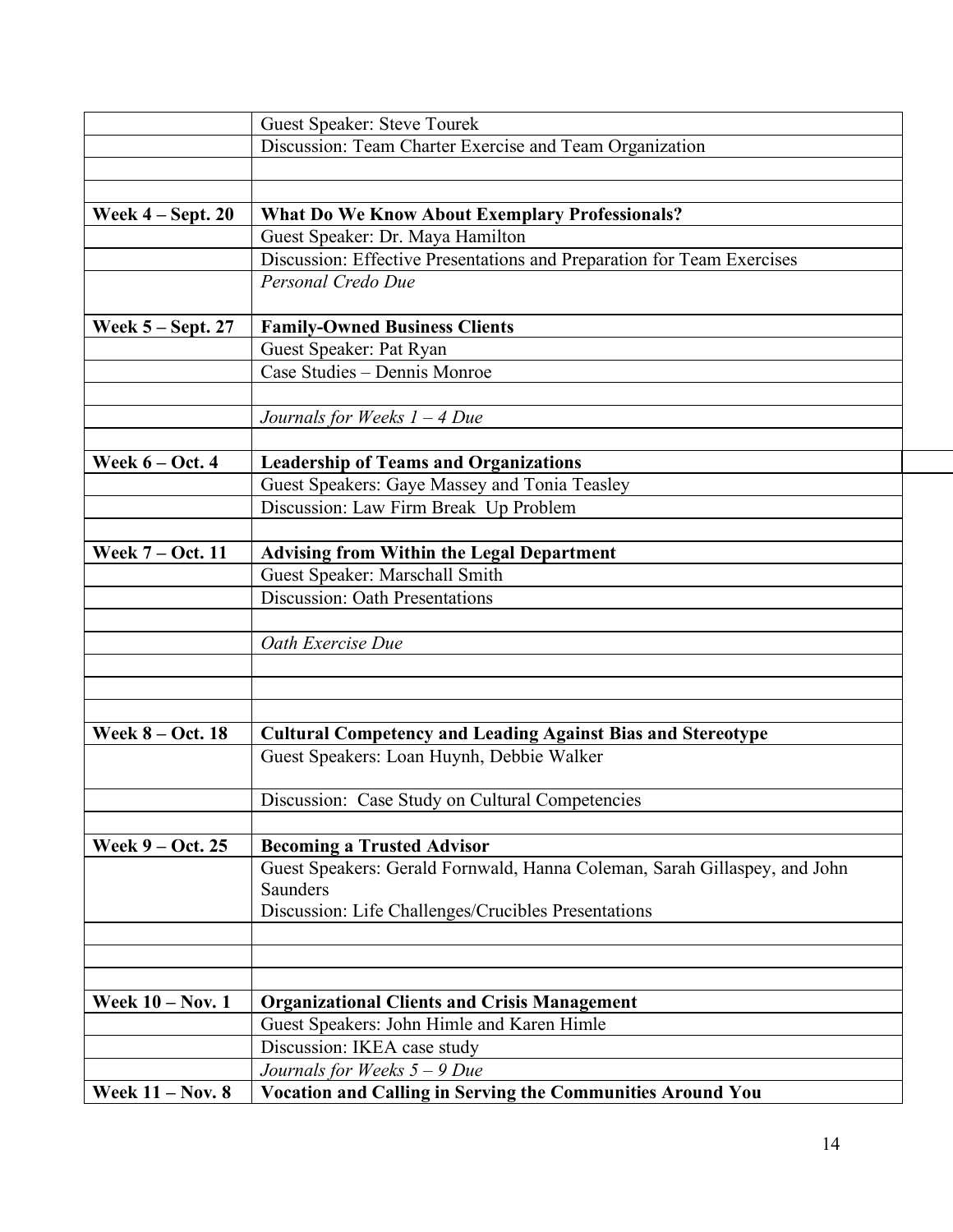|                          | Guest Speaker: Father Dan Griffith                           |
|--------------------------|--------------------------------------------------------------|
|                          | Discussion: Firm Mission/Vision Statement Presentations      |
|                          | Firm Mission/Vision Statement Due                            |
|                          |                                                              |
| <b>Week 12 – Nov. 15</b> | <b>Firm Mission/Vision Statement Presentations</b>           |
|                          |                                                              |
|                          |                                                              |
|                          |                                                              |
| <b>Thanksgiving</b>      | We will not have class on the Wednesday before Thanksgiving. |
|                          |                                                              |
| <b>Week 13 – Nov. 29</b> | Conclusion                                                   |
|                          | Discussion: Concluding Reflection and Party                  |
|                          | Journals for Weeks $10 - 12$ Due                             |
|                          | Eulogy Due                                                   |

### **GUIDELINES FOR WRITING A PERSONAL CREDO**

There is no need for students to do background readings or research for this exercise*.* Instead, students should consider their own thoughts and feelings. The product of this exercise is a first draft that will be polished and refined over time.

### **Strategies**

Spend no more than four hours actually drafting your Credo. Before you begin, take time to reflect on its content. Ideas about your Credo may come to you at odd moments; write them down. Prepare a short outline of those ideas and any others that have come to you since you started thinking about this exercise, then start drafting.

Recognize that for many of us, writing and talking about issues of faith, morality and meaning can be awkward, intimidating and confusing experiences. Often one's ideas seem trite or pretentious. Sometimes they feel subliminal or incomplete, and the written or oral expression appears inadequate and unrefined. Those are very human, very understandable reactions; after all, it is often most difficult to express in writing or words the things that matter most to us.

Understand that, and then do your best to set aside those reactions and get on with your work. It helps to remember that the Credo is just for you. The only other people who will see it is the professor, and his only function is to help nurture the ideas you express.

#### **Suggestions**

The central task of this Credo is for you to explore the question to what do you give your heart? What are both your life purpose and the principles that guide you to achieve it? One powerful way to approach this question of life purpose is to make a list of the circles of people around you for whom you would like to make a positive difference: family, friends, colleagues in the workplace, your work team, wider circles of professional colleagues, and wider communities.